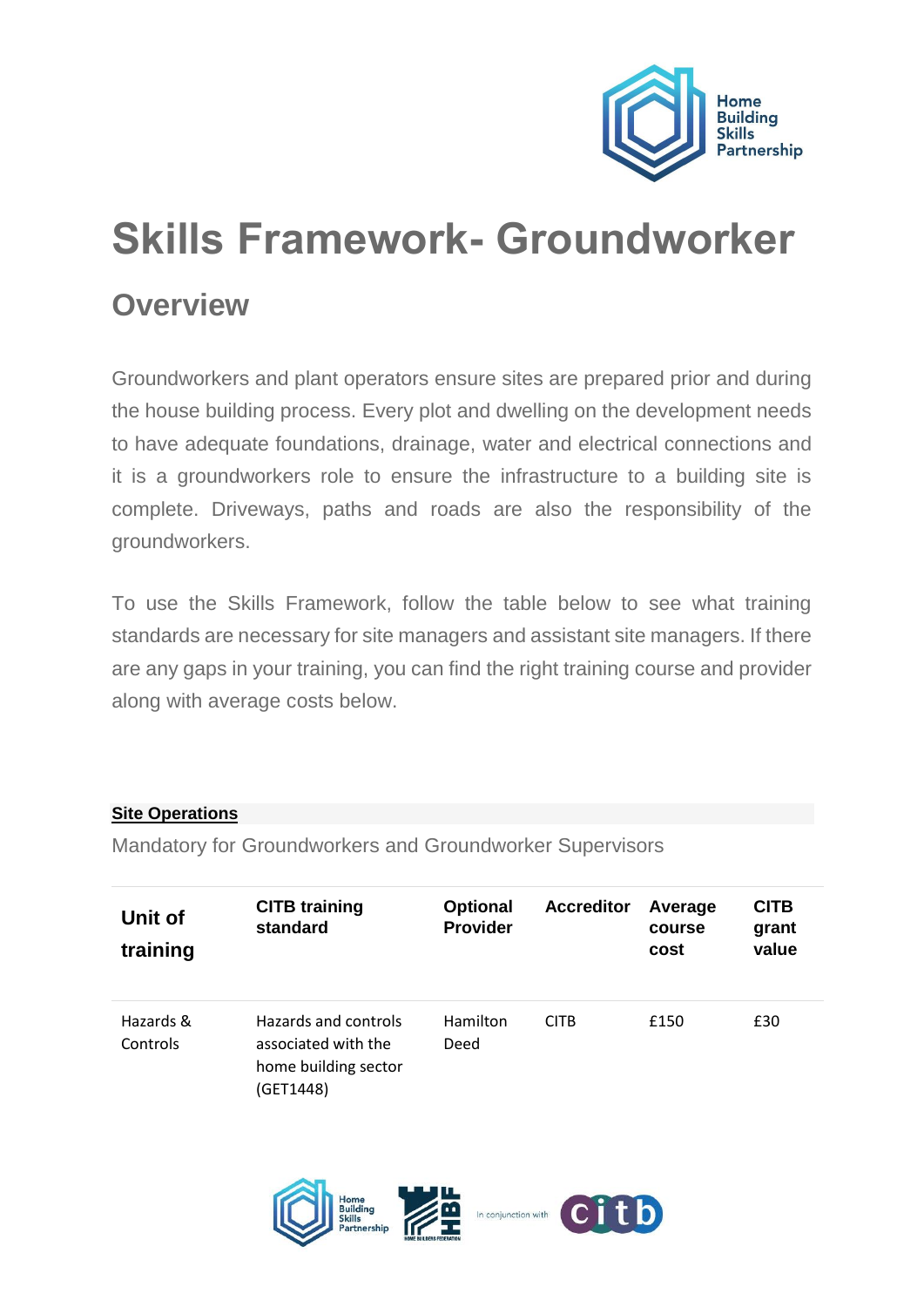|                                                     |                                                                              |            |             |            | <b>Partnership</b> |
|-----------------------------------------------------|------------------------------------------------------------------------------|------------|-------------|------------|--------------------|
| <b>Confined Spaces</b>                              | Confined spaces in<br>construction<br>introduction (GET0003)                 | Various    | <b>CITB</b> | £170       | £30                |
| Street works<br>operative                           | Defect prevention<br>introduction - external<br>works (GET1899)              | Various    | <b>CITB</b> | £650       | £30                |
| Abrasive wheels                                     | Abrasive wheels<br>storage, transport,<br>dressing and mounting<br>(GET0007) | Various    | <b>CITB</b> | £80        | £30                |
| Excavation<br>support - timber<br>(optional)        | In development                                                               | <b>TBC</b> | <b>TBC</b>  | <b>TBC</b> | <b>TBC</b>         |
| Excavation<br>support -<br>hydraulic<br>(optional)  | In development                                                               | <b>TBC</b> | <b>TBC</b>  | <b>TBC</b> | <b>TBC</b>         |
| Health and<br>safety<br>awareness for<br>operatives | Home building<br>introduction (GET1444)                                      | Various    | <b>CITB</b> | £130       | £30                |
| Asbestos<br>Awareness                               | Asbestos awareness<br>(GET0096)                                              | Various    | <b>CITB</b> | £80        | £30                |

Home<br>Building

ſſ

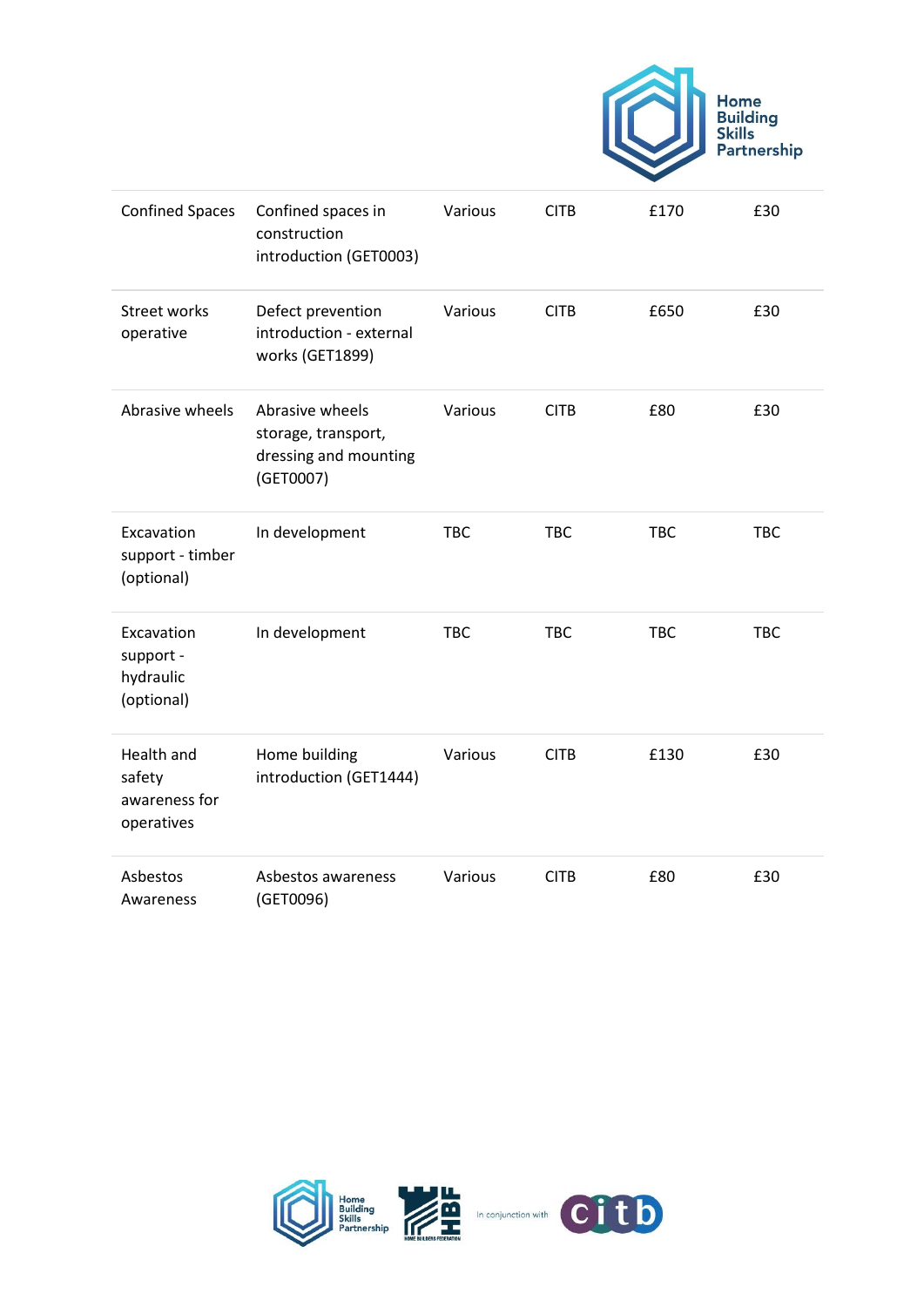

### Mandatory for Groundworker Supervisors

| Unit of<br><b>Training</b>                                                            | <b>CITB training</b><br>standard                                                       | Optional<br><b>Provider</b> | <b>Accreditor</b> | Average<br>course<br>cost | <b>CITB</b><br>grant<br>value |
|---------------------------------------------------------------------------------------|----------------------------------------------------------------------------------------|-----------------------------|-------------------|---------------------------|-------------------------------|
| Site Supervisor<br><b>Safety Training</b><br>Scheme (SSSTS)/<br>IOSH or<br>equivalent | Health & Safety in<br>construction site<br>supervision                                 | Various                     | <b>CITB</b>       | £300                      | £70<br>(automatic<br>grant)   |
| <b>First Aid</b>                                                                      | First aid (CITB-<br>registered levy-<br>exempt employers<br>only) (GET0026)            | Various                     | <b>CITB</b>       | £130                      | £70                           |
| Temporary works<br>coordinator                                                        | Defect prevention<br>introduction -<br>substructure                                    | Various                     | <b>CITB</b>       | £350                      | £30                           |
| SEATS/IEMA                                                                            | Introduction to<br>environmental<br>awareness in<br>construction training<br>(GET0701) | Various                     | <b>CITB</b>       | £150                      | £30                           |

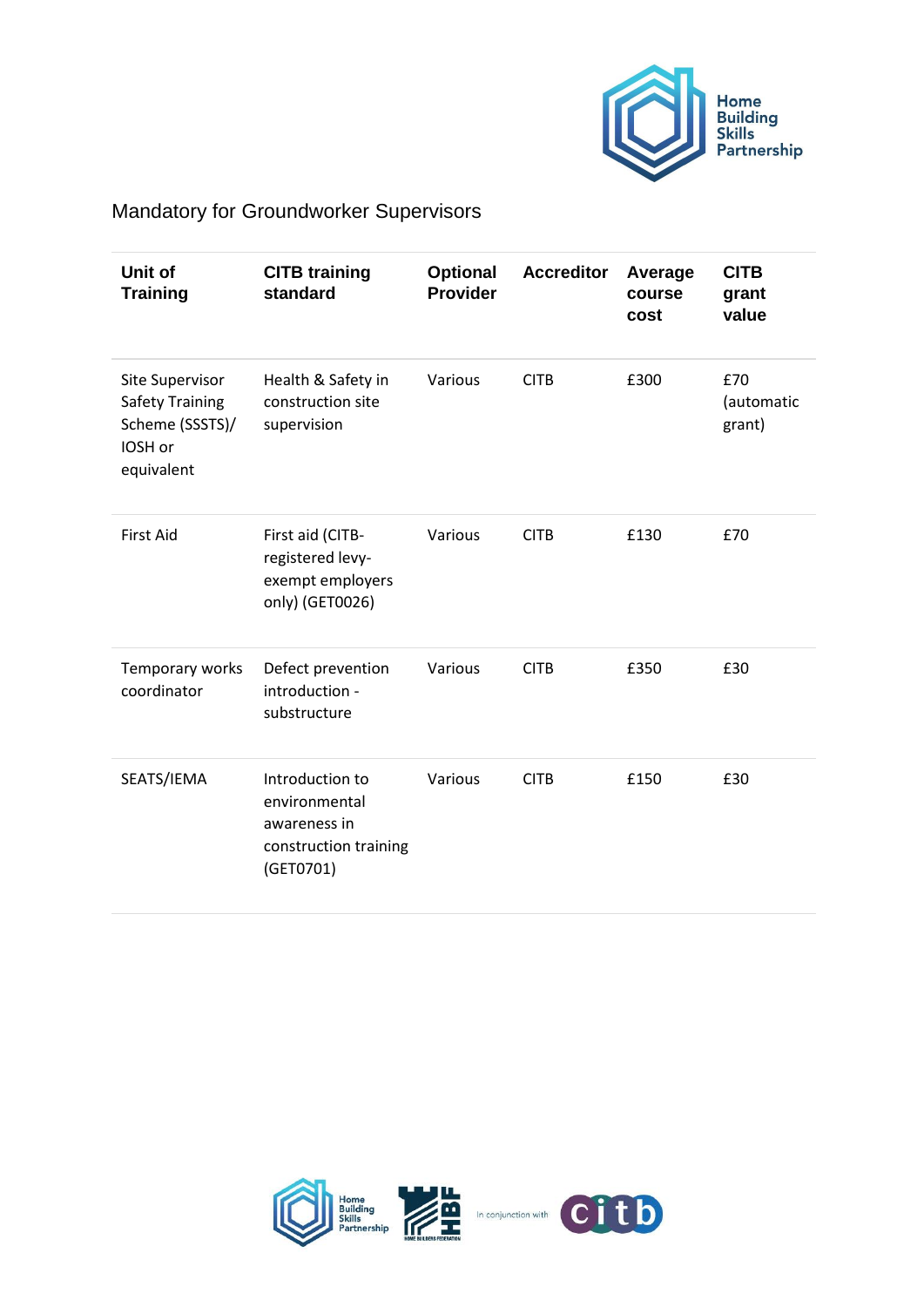

#### **[Build Operations](https://www.hbf.co.uk/policy/home-building-skills-partnership/skills-and-training-frameworks/home-building-skills-matrix-Groundworker/#collapse_4_1)**

Mandatory for Groundworkers and Groundworker Supervisors

| Unit of training                               | <b>CITB training</b><br>standard                | <b>Optional</b><br>provider | <b>Accreditor Average</b> | course<br>cost | <b>CITB</b><br>grant<br>value |
|------------------------------------------------|-------------------------------------------------|-----------------------------|---------------------------|----------------|-------------------------------|
| Dimensional<br>positioning & site<br>levelling | In development                                  | TBC                         | <b>TBC</b>                | TBC            | TBC                           |
| Groundworks &<br>foundations<br>awareness      | In development                                  | <b>TBC</b>                  | <b>TBC</b>                | <b>TBC</b>     | TBC                           |
| Defects Prevention<br>Introduction             | Defects prevention<br>introduction<br>(GET1445) | Various                     | <b>CITB</b>               | £150           | £30                           |

#### **[Groundwork Qualification](https://www.hbf.co.uk/policy/home-building-skills-partnership/skills-and-training-frameworks/home-building-skills-matrix-Groundworker/#collapse_5_1)**

Mandatory for Groundworkers

| Unit of training            | <b>CITB</b> training<br>standard | <b>Optional</b><br>provider | <b>Accreditor Average</b> | course cost | <b>CITB</b><br>grant<br>value |
|-----------------------------|----------------------------------|-----------------------------|---------------------------|-------------|-------------------------------|
| L2 NVQ Dip in<br>Groundwork | N/A                              | N/A                         | N/A                       | N/A         | N/A                           |

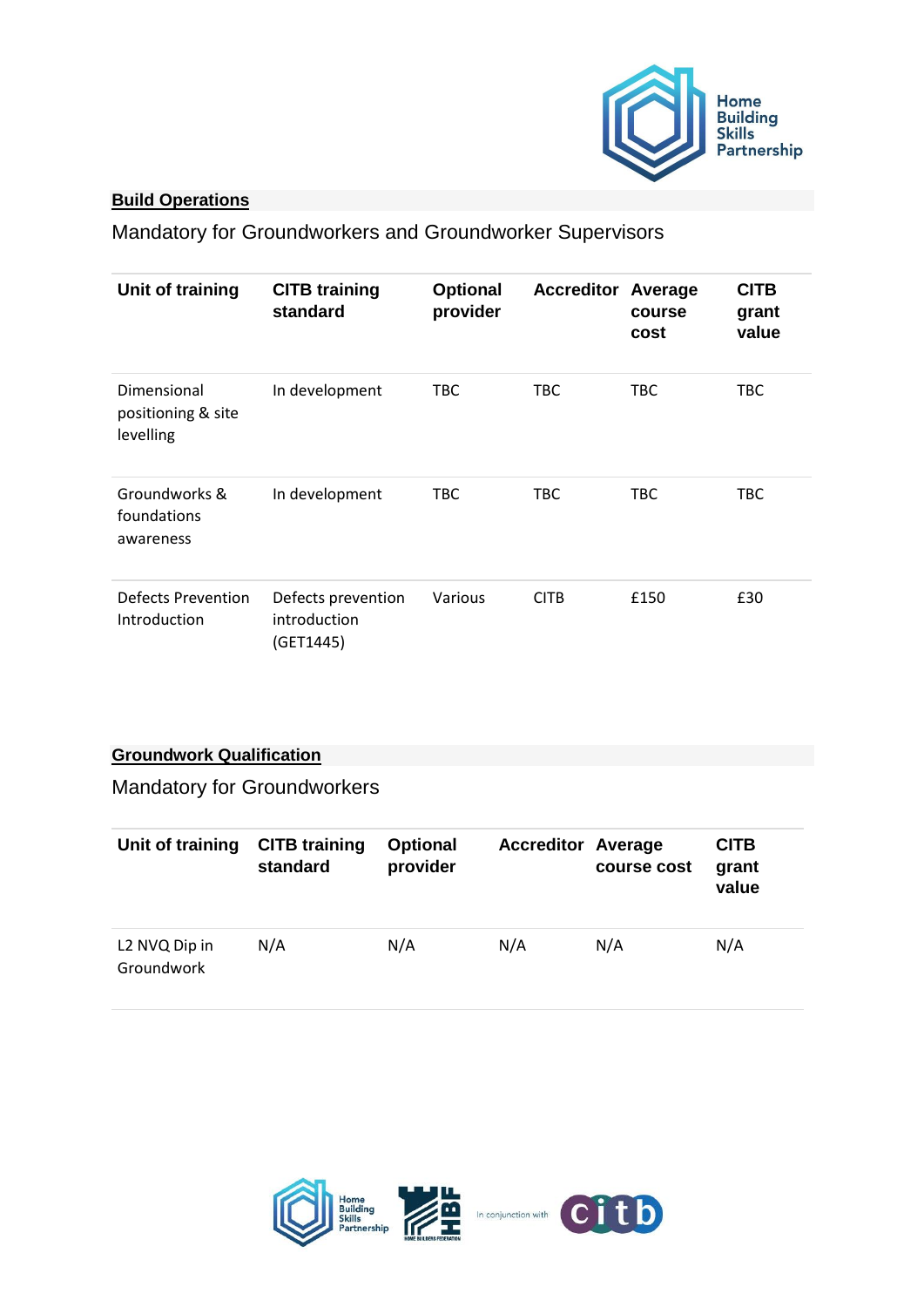

#### **[IT Skills](https://www.hbf.co.uk/policy/home-building-skills-partnership/skills-and-training-frameworks/home-building-skills-matrix-Groundworker/#collapse_6_1)**

Mandatory for Groundworker Supervisors

| Unit of<br>training           | <b>CITB</b> training<br>standard | <b>Optional</b><br>provider | <b>Accreditor</b> | Average<br>course cost | <b>CITB</b><br>grant<br>value |
|-------------------------------|----------------------------------|-----------------------------|-------------------|------------------------|-------------------------------|
| Software &<br>hardware skills | N/A                              | Various                     | N/A               | £150                   | N/A                           |

#### **[Project Management](https://www.hbf.co.uk/policy/home-building-skills-partnership/skills-and-training-frameworks/home-building-skills-matrix-Groundworker/#collapse_7_1)**

Mandatory for Groundworker Supervisors

| Unit of<br>training          | <b>CITB training</b><br>standard                               | <b>Optional</b><br><b>Provider</b> | <b>Accreditor</b> | Average<br>course<br>cost | <b>CITB</b><br>grant<br>value |
|------------------------------|----------------------------------------------------------------|------------------------------------|-------------------|---------------------------|-------------------------------|
| Compiling site<br>programmes | Develop and maintain<br>a home build<br>programme<br>(GET1871) | Hamilton<br>Deed                   | <b>CITB</b>       | £150                      | £30                           |

#### **[Technical Drawings](https://www.hbf.co.uk/policy/home-building-skills-partnership/skills-and-training-frameworks/home-building-skills-matrix-Groundworker/#collapse_8_1)**

Mandatory for Groundworkers and Groundworker Supervisors

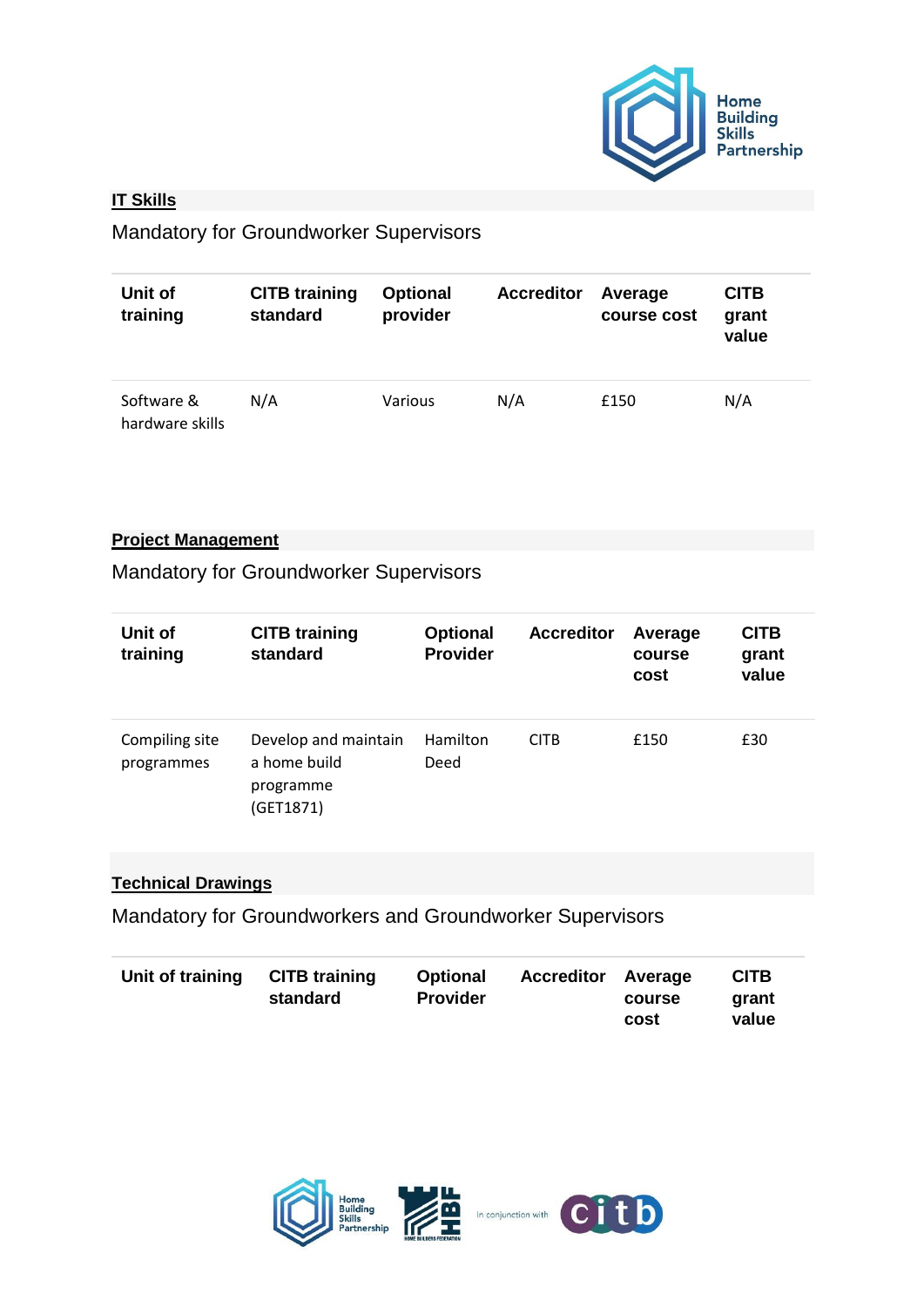

| Understanding    | Interpreting plans | <b>NHBC</b> | CITB | £150 | £30 |
|------------------|--------------------|-------------|------|------|-----|
| drawings & specs | and drawings       |             |      |      |     |
|                  | (GET1873)          |             |      |      |     |

#### **[Commercial Awareness](https://www.hbf.co.uk/policy/home-building-skills-partnership/skills-and-training-frameworks/home-building-skills-matrix-Groundworker/#collapse_9_1)**

Mandatory for Groundworker Supervisors

| Unit of               | <b>Courses</b> | <b>Course</b>  | <b>Accreditor</b> | Average     | <b>CITB</b> grant |
|-----------------------|----------------|----------------|-------------------|-------------|-------------------|
| training              | available      | <b>Trainer</b> |                   | course cost | value             |
| Costings &<br>Finance | In development | TBC.           | TBC.              | TBC.        | TBC               |

| <b>Business Information Modelling (BIM)</b> |                                                                             |                                 |                   |                           |                            |  |  |
|---------------------------------------------|-----------------------------------------------------------------------------|---------------------------------|-------------------|---------------------------|----------------------------|--|--|
| Unit of<br>training                         | <b>Courses available</b>                                                    | <b>Course</b><br><b>Trainer</b> | <b>Accreditor</b> | Average<br>course<br>cost | <b>CITB</b> grant<br>value |  |  |
| Awareness<br>(optional)                     | <b>Building Information</b><br>Modelling (BIM)<br>Introduction<br>(GET0031) | Various                         | <b>CITB</b>       | £150                      | £30                        |  |  |

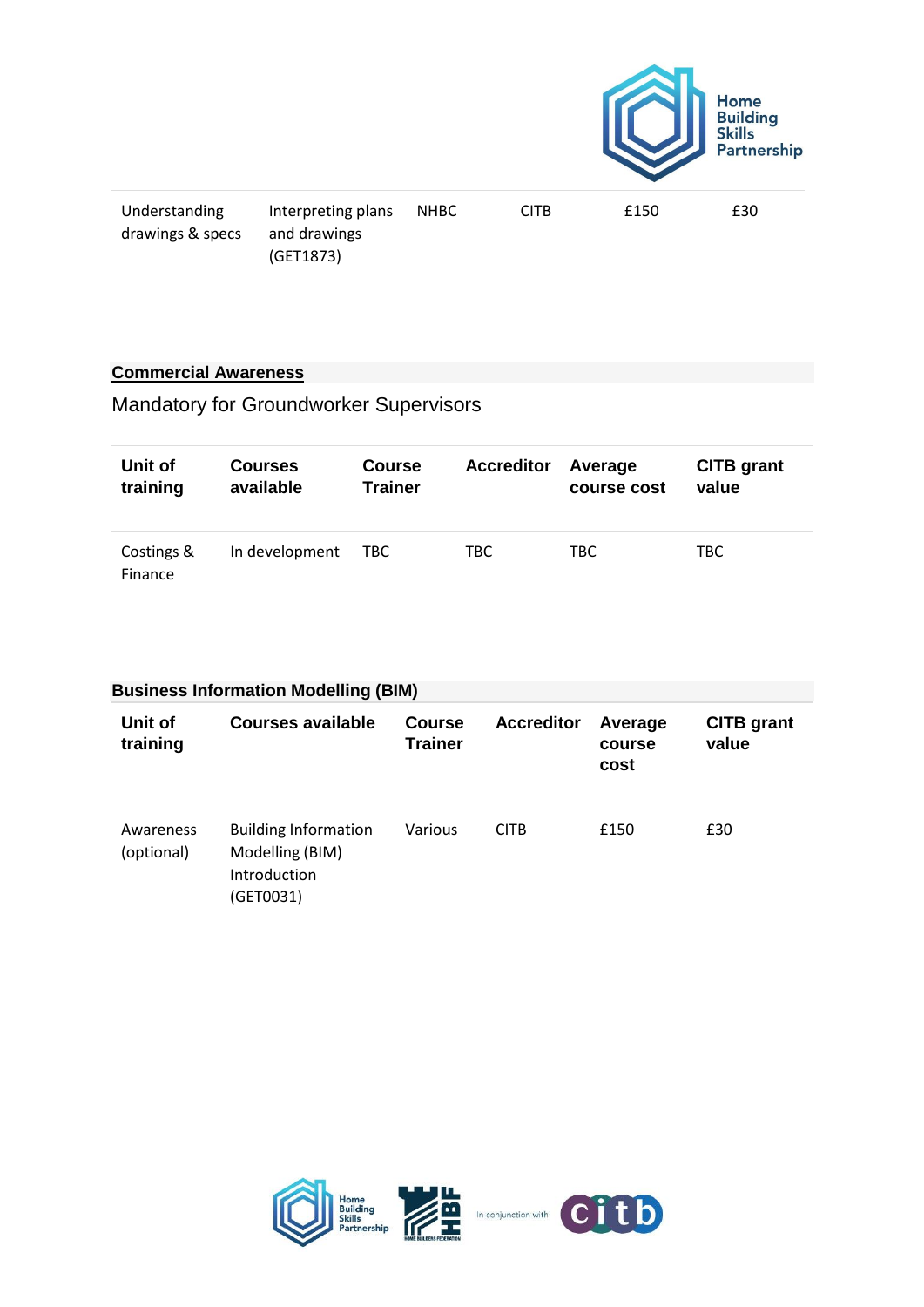

#### **[Leadership Skills, Culture & Behaviours](https://www.hbf.co.uk/policy/home-building-skills-partnership/skills-and-training-frameworks/home-building-skills-matrix-surveyor/#collapse_19_1)**

| Unit of<br>training                                 | <b>Courses available</b>                                                                                  | <b>Course</b><br>trainer | <b>Accreditor</b> | Average<br>course<br>cost        | <b>CITB</b><br>grant<br>value   |
|-----------------------------------------------------|-----------------------------------------------------------------------------------------------------------|--------------------------|-------------------|----------------------------------|---------------------------------|
| Managing<br><b>Teams</b>                            |                                                                                                           |                          |                   |                                  |                                 |
| Managing<br><b>Meetings</b><br><b>Assertiveness</b> | Home build site<br>management<br>(GET1869) or Develop and<br>maintain a home build<br>programme (GET1871) | Hamilton<br>Deed         | <b>CITB</b>       | £130 per<br>training<br>standard | £30 per<br>training<br>standard |
| Customer                                            |                                                                                                           |                          |                   |                                  |                                 |
| Service                                             |                                                                                                           |                          |                   |                                  |                                 |

| People                         |                                            |                          |                   |                                  |                                 |
|--------------------------------|--------------------------------------------|--------------------------|-------------------|----------------------------------|---------------------------------|
| Unit of<br><b>Training</b>     | <b>Courses</b><br>available                | <b>Course</b><br>trainer | <b>Accreditor</b> | Average<br>course<br>cost        | <b>CITB</b> grant<br>value      |
| Roles &<br>Responsibilities    |                                            |                          |                   |                                  |                                 |
| Conflict<br><b>Resolutions</b> | Home build site<br>management<br>(GET1869) | Hamilton<br>Deed         | <b>CITB</b>       | £130 per<br>training<br>standard | £30 per<br>training<br>standard |